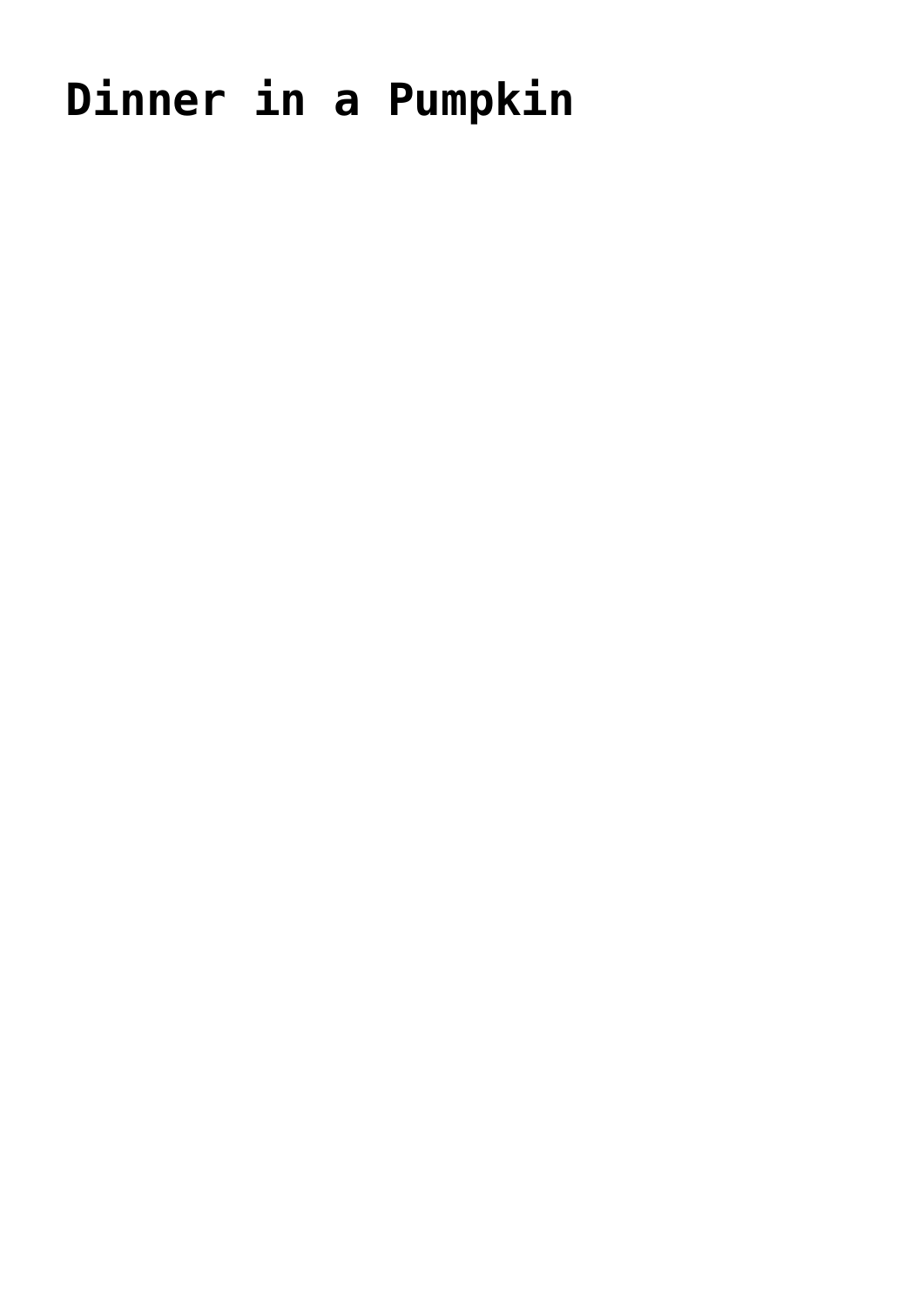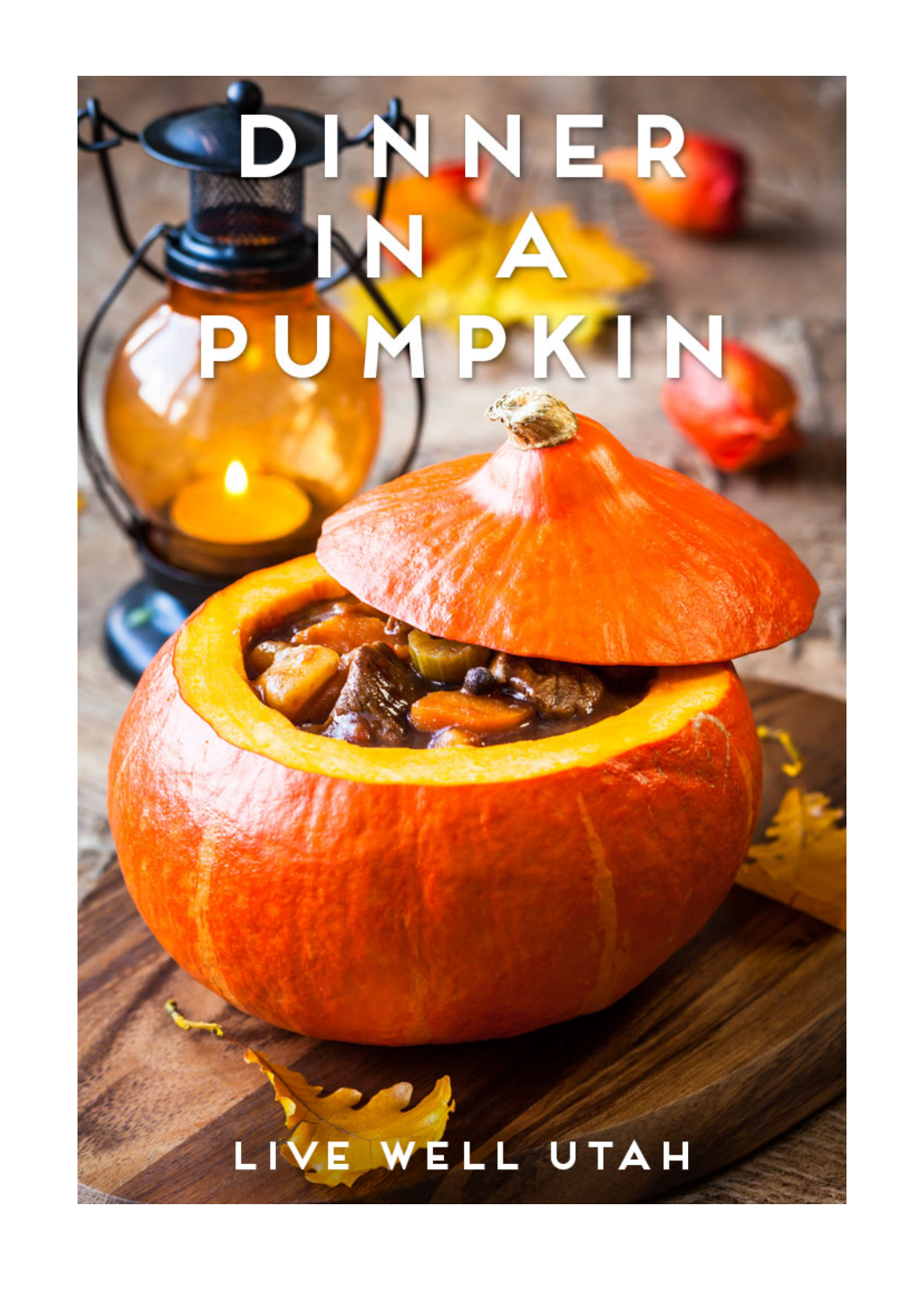*Impress your family and friends with afestive fall dinner soup served in a pumpkin!*

When I worked for Food \$ense a few years ago we stumbled across what has become one of my favorite fall recipes , dinner in a pumpkin. It is best to use a cooking pumpkin for these types of recipes.

## **Dinner in a Pumpkin**

## **Ingredients:**

- 2 lbs. ground beef
- 1 cup water
- 3 potatoes, 1″ cubes
- 4 carrots, sliced
- 1 green pepper, 1/2″ slices
- 4 cloves garlic, minced
- 1 onion, chopped
- $-2$  t salt
- $-1/2$  t pepper
- 2 T beef bouillon granules
- 1 (14.5 oz.) can diced tomatoes
- 1 pumpkin (10-12 lbs.)

## **Directions:**

In a medium pan, brown ground beef, rinse and drain. Add beef back to pan and add water, potatoes, carrots, green pepper, garlic, onion, salt and pepper. Cover and simmer for 1 hour. Stir in bouillon and add tomatoes

Wash pumpkin and cut an 8″ circle around the top stem. Remove top and set aside. Take out seeds and loose fibers from inside the pumpkin. Place pumpkin in shallow pan. Spoon beef mixture into pumpkin and replace stem. Brush outside of